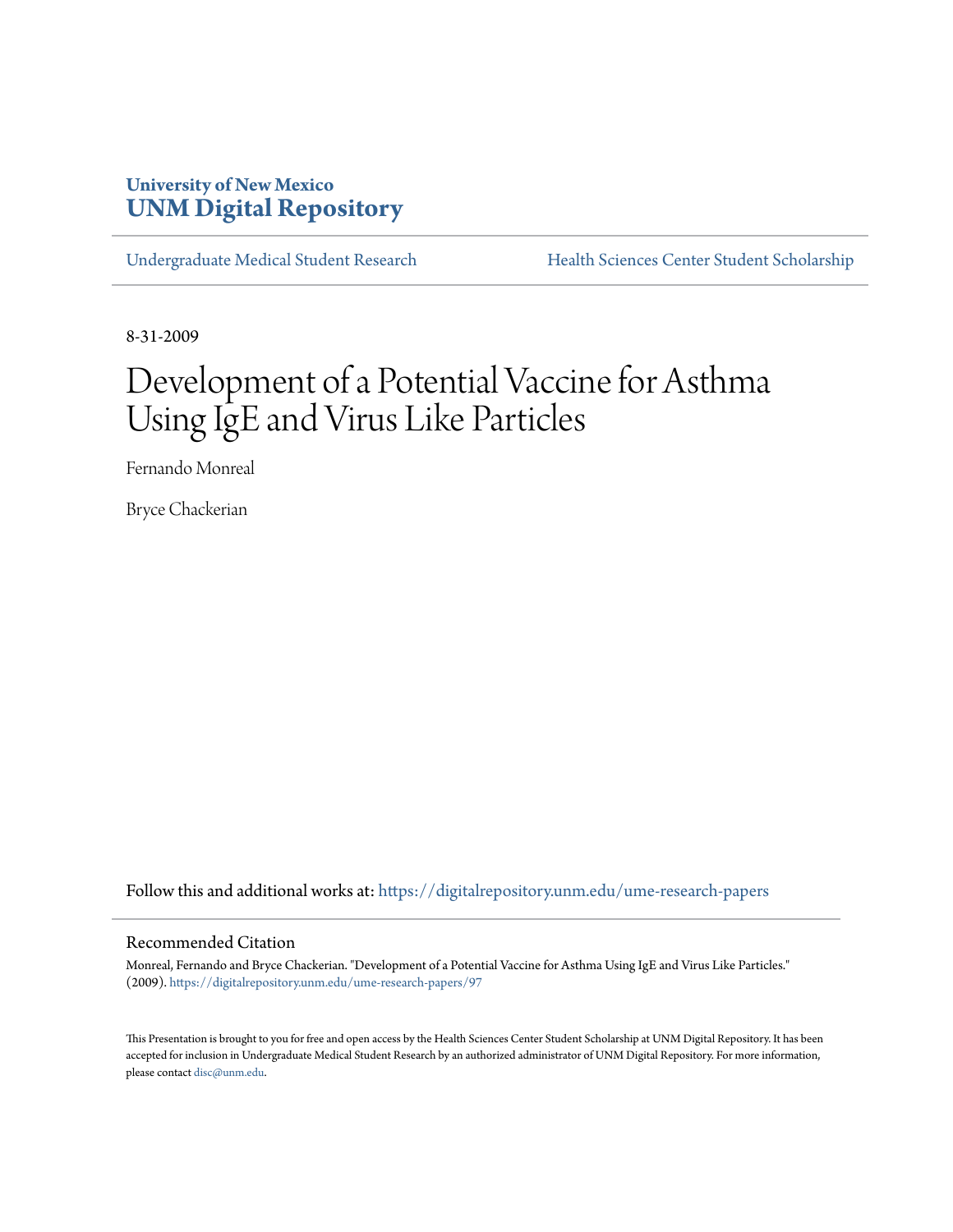## DEVELOPMENT OF A POTENTIAL VACCINE FOR ASTHMA USING IgE AND VIRUS LIKE PARTICLES

FERNANDO J MONREAL School of Medicine University of New Mexico

BRYCE CHACKERIAN, PH.D. Molecular Genetics & Microbiology School of Medicine University of New Mexico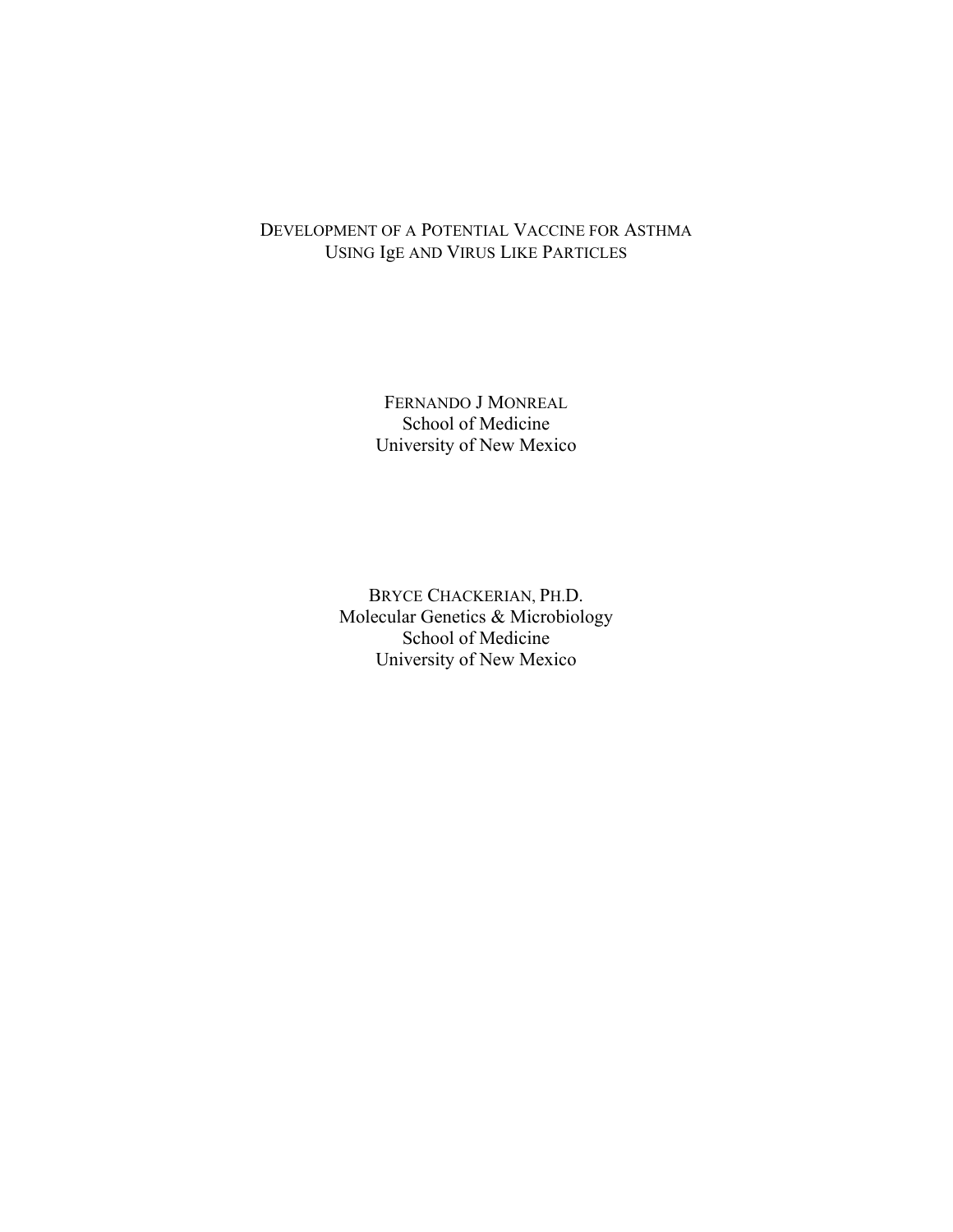## **ABSTRACT**

Highly dense, repetitive antigens such as virus particles induce strong immune responses. Correspondingly, Virus Like Particles (VLPs), which consist of the viral structural proteins, can be used as molecular scaffolds to increase the antigenicity of normally poorly immunogenic antigens. This ability to elicit strong antibody responses is not limited to foreign antigens, but also to self-antigens, which are normally subject to B-cell tolerance. The intention of this proposal is to develop a system for rapid identification of asthma vaccine candidates based on potent immunogenicity of antigens (IgE) displayed in dense repetitive arrays on virus-like particles. The technology is based on virus-like particles (VLPs) of the RNA bacteriophage MS2. MS2 VLPs can be viewed as a modular self-assembly system in which a highly immunogenic protein scaffold can be decorated with diverse target sequences using recombinant techniques. MS2 VLPs can be modified to present diverse target sequences on their surfaces. These recombinant VLPs induce strong antibody responses against the target sequence. I propose to generate MS2-based immunogens targeting domains involved in IgE receptor binding. A vaccine that induces antibody responses against IgE may be beneficial in treating asthma and allergies.

#### BACKGROUND AND RATIONALE

Once a microorganism or toxin that causes an illness has been identified, scientists pursue a number of approaches to develop a vaccine. All approaches to vaccine development focus on the immune system and the body's natural defenses against foreign invaders. Basic research focuses on the biological mechanisms disease-causing microbes use to cause damage. Such research also takes into account physical characteristics of an organism, which might be used as a vaccine component, or as a drug to prevent or interrupt the disease process<sup>2</sup>. Two major approaches to active immunization have been employed: the use of live (generally attenuated)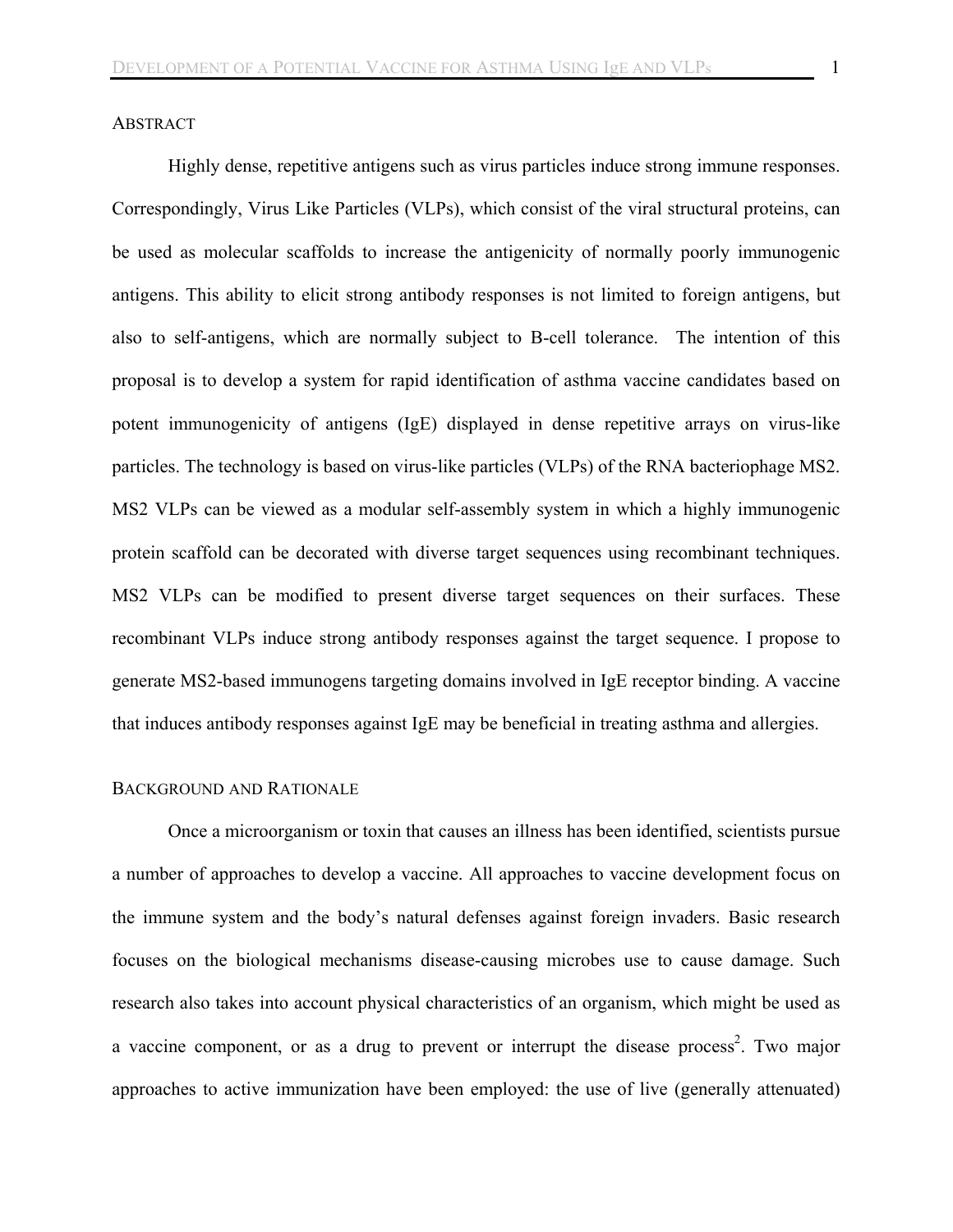infectious agents or the use of inactivated, (detoxified), agents or their extracts. For many diseases (including influenza, poliomyelitis, typhoid, and measles) both approaches have been employed. Live, attenuated vaccines are believed to induce an immunologic response more similar to that resulting from natural infection than do killed vaccines. Inactivated or killed vaccines can consist of inactivated whole organisms (e.g., Japanese Encephalitis), detoxified exotoxin (e.g., diphtheria and tetanus toxoids), soluble capsular material either alone (e.g., pneumococcal polysaccharide) or covalently linked to carrier proteins (e.g., *Haemophilus influenzae* type b conjugate vaccines), or purified extracts of some component or components of the organism (e.g., hepatitis B, subunit influenza, acellular pertussis vaccines)<sup>1</sup>.

Most approved vaccines rely on the induction of humoral immune responses. A vaccination mimics a primary immune response that is effectively cleared by a host. Antigen from vaccine that binds to a B-cell is internalized and degraded then displayed on MHC II on the B-cell surface. The first signal required for B-cell activation is delivered through its antigen receptor. For thymus dependant antigens, a helper T-cell that recognizes degraded fragments of the antigen as peptides bound to MHC II molecules on the B-cell surface delivers the second signal. The interaction between CD40 ligand on the T-cell and CD40 on the B-cell is an essential part of the second signal<sup>3</sup>. The specific interaction of an antigen-binding B-cell with a helper Tcell leads to the expression of the B-cell stimulatory ligand CD40 on the T-cell surface and to the secretion of the B-cell stimulatory cytokines IL-4, IL-5 and IL-6, which promote proliferation, and differentiation of the B-cell into antibody secreting plasma cells<sup>3</sup>. A portion of these activated B-cells will become memory cells and provide a rapid response with antibodies if the antigen is encountered again. As secondary and tertiary immunization occurs, the memory B-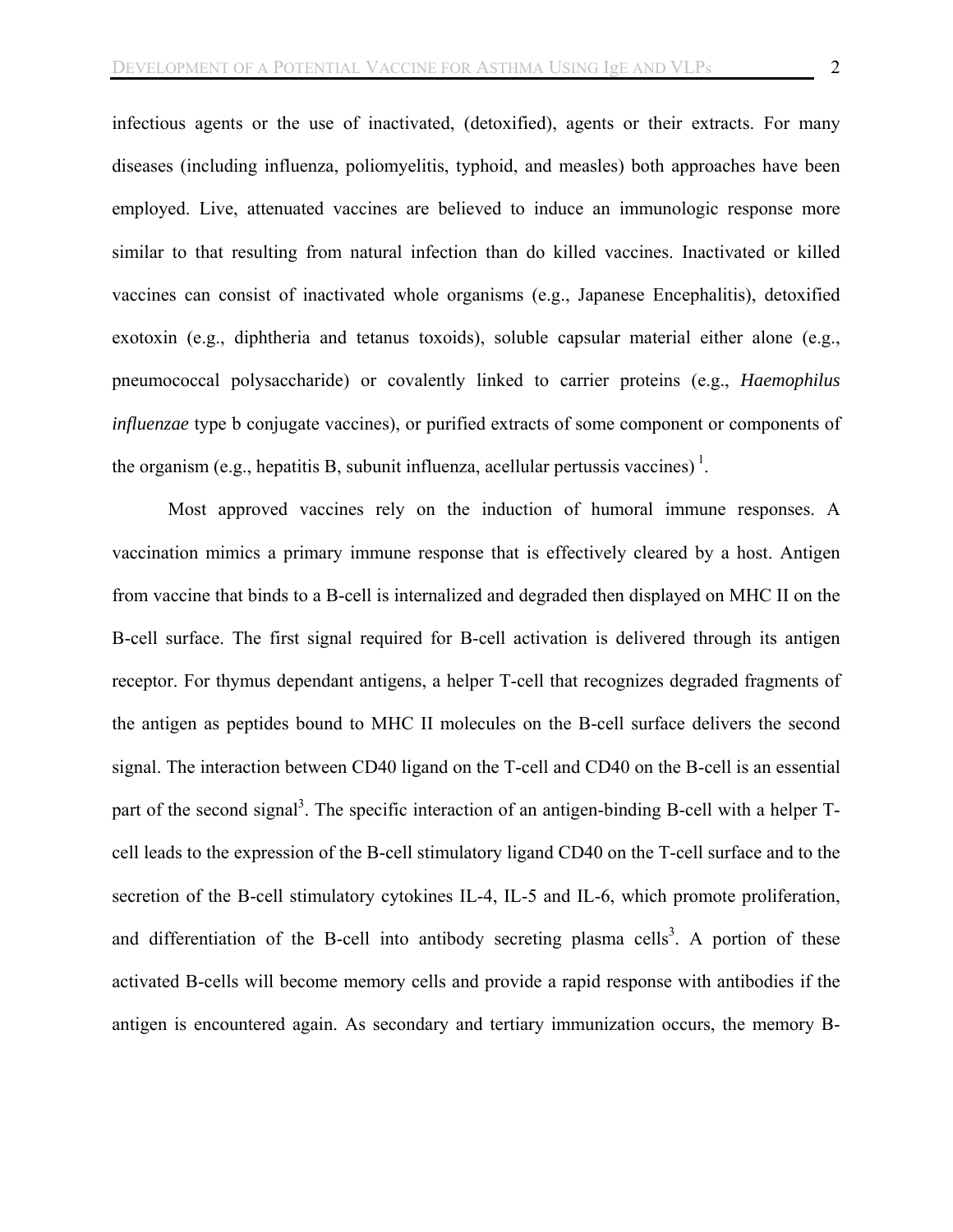cells help to promote affinity maturation and an increase in more protective IgG antibodies compared to other antibody isotypes<sup>3</sup>.

Antibodies produced from a humoral immune response contribute to immunity in three ways. First, antibodies provide "neutralization" of pathogens. They may prevent bacterial or viral adherence and therefore entry into a cell. Next, antibodies coat a pathogen to enhance phagocytosis. This is known as "opsonization." Opsonization occurs when antibodies coating the pathogen are recognized by Fc receptors on phagocytic cells that bind to the antibody C-regions. Lastly, the bound antibodies on a pathogen surface can trigger activation of the compliment system. Compliment activation results in the binding of compliment proteins to the pathogen surface, which in turn recruit phagocytic cells for increased opsonization or directly lyse and inactivate some microorganisms—particularly bacteria<sup>3</sup>.

Virus-like particles (VLPs) are highly immunogenic and mimic viral capsid antigens but contain no viral nucleic acid<sup>4</sup>. They are the basis for the newly FDA approved bivalent (HPV-16, -18) and quadrivalent (HPV-6, -11, -16, -18) human papilloma virus vaccine and Hepatitis B virus vaccines. VLPs can also be modified to induce immune responses against heterologous targets. Recombinant VLPs have the potential to provide strong immunity to many antigenic epitopes<sup>5</sup>.

VLPs have also been used as a scaffold to present heterologous antigens to the immune system. This has been done in two ways; First, by chemical conjugation of peptides to the surface of the  $VLP^5$ ; and, second, by inserting target peptides into the viral coat protein by recombination<sup>5</sup>. The Chackerian lab has used several VLP systems to do this. The purpose of the proposal is to use the MS2 phage as a vaccine platform for IgE involved in asthma.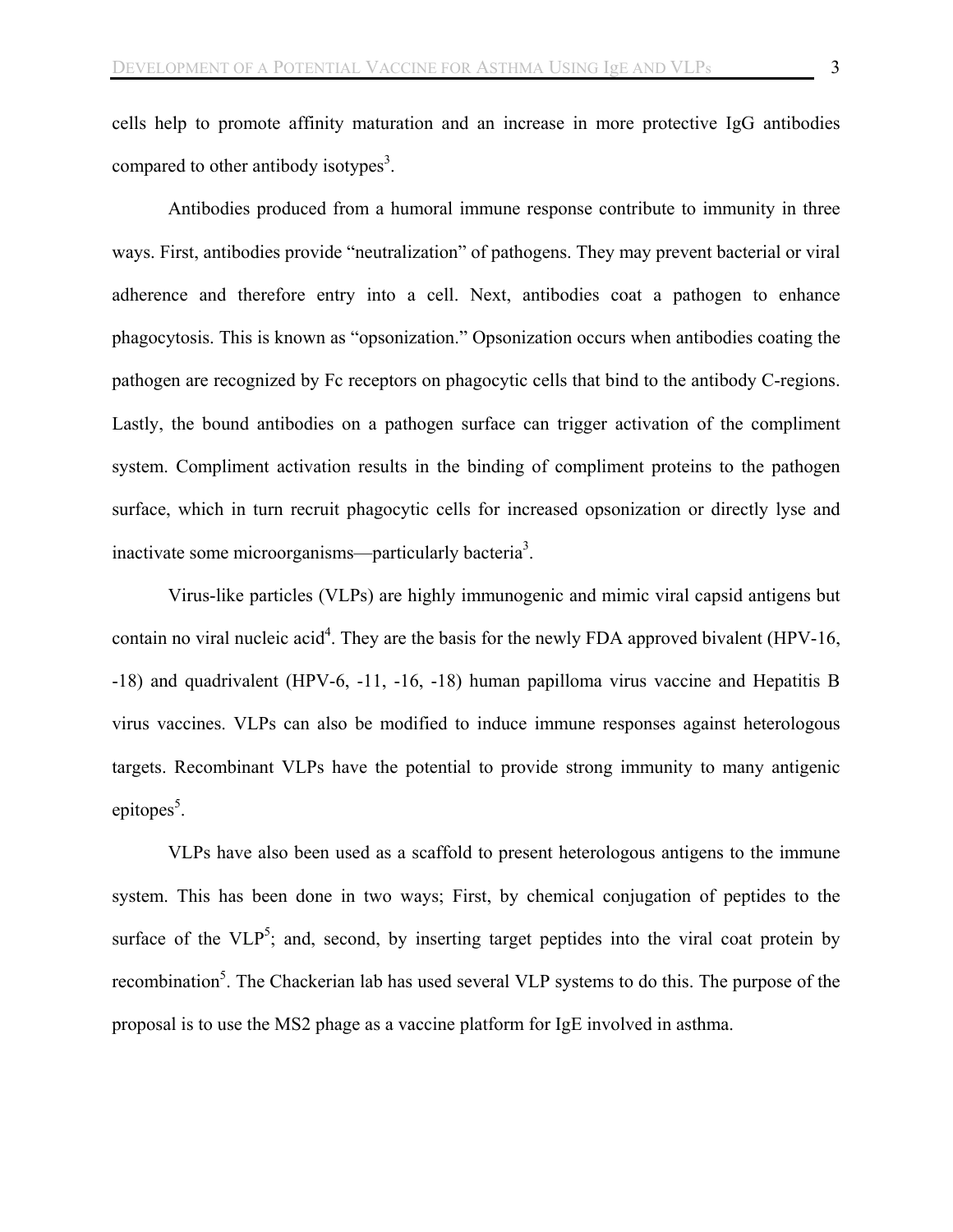MS2 is one of the single-stranded RNA bacteriophages that infect *Escherichia coli<sup>6</sup>* . A few properties about MS2 VLP are important to mention: They are easily purified; an antigen can be either cloned in to the RNA of the MS2 VLP or physically fused to the phage coat; they are highly immunogenic<sup>5</sup>, and they have only one protein which allows their synthesis by coupled transcription/translation in vitro<sup>7,8,9</sup>. This single protein functions to encapsidate and package the phage RNA. These properties of the MS2 VLP allow the recombinant bacteriophage to be easily mass replicated.

Furthermore, these VLPs are so efficient in providing strong immune responses that they can be used to illicit autoimmunity when conjugated with target antigens, including selfpeptides10. It has been demonstrated that a self-protein-derived peptide can induce autoantibodies against the native proteins when it is presented within a highly ordered context as part as part of the regularly assembled viral capsomeres $11$ . Antibodies were elicited only when the self peptide was presented in an organized fashion on whole virions and not when the peptide is disorganized and displayed on soluble envelope protein suggesting that antigen rearrangement is crucial in developing B-cell activation to self-peptide<sup>12</sup>.

The intention of this proposal is to develop asthma vaccine candidates based on potent immunogenicity of antigens (IgE) displayed in dense repetitive arrays on virus-like particles.

## IgE ASSOCIATED WITH ASTHMA AS A MODEL

Asthma is a chronic inflammatory disorder of the airways that causes recurrent episodes of wheezing, breathlessness, chest tightness, and cough—particularly at night and/or the early morning<sup>13</sup>. Patients with asthma experience disabling attacks of severe dyspnea, coughing, and wheezing triggered by sudden episodes of bronchospasm. These attacks can be triggered by cold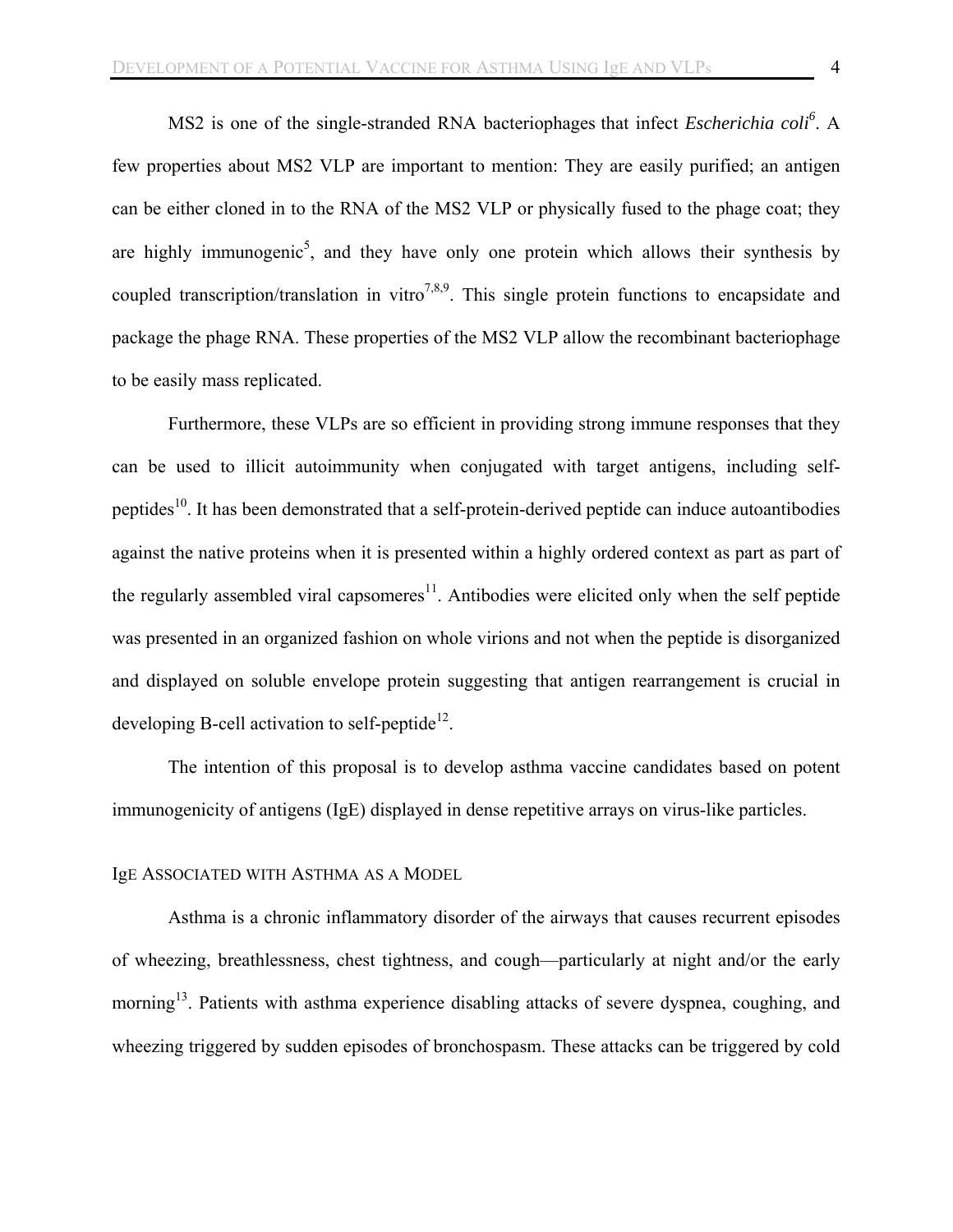and exercise or by exposure to an allergen to which the patient has been previously sensitized but no trigger can be identified $13$ .

Three major etiologic factors have been described. They include atopy (predisposition to type I hypersensitivity), acute and chronic airway inflammation, and bronchial hyperresponsiveness $^{13}$ . Type-2 helper cells and histamine secreting mast cells are the prominent cells of inflammation in the bronchioles, but the relationship between cytokines and inflammatory cells that precede airway hyperreactivity is not fully understood<sup>13</sup>. Airway remodeling, which includes hypertrophy of bronchial smooth muscles and deposition of subepithelial collagen, also occurs in asthmatics and contributes the symptoms of the disease<sup>13</sup>. Inhaled allergens (antigens) illicit a  $T_H$ 2-dominated response favoring IgE production and eosinophil priming. On re-exposure to the antigen, an immediate reaction is by Ag cross-linking of IgE bound to IgE receptors on mast cells in the airway mucosa. This triggers bronchospasm, increased vascular permeability, and mucus production. The mast cell activation promotes release of other cytokines that promote the influx of other leukocytes $^{13}$ .

Because IgE plays a central role in the initiation of the allergic response associated with asthma, it is a desirable antigen for vaccine targeting. Currently, omalizumab (Xolair) is being tested for the treatment of asthma. Omalizumab is an IgG monoclonal antibody derived from recombinant DNA that inhibits IgE binding to the high-affinity IgE receptor on Mast cells and Basophils<sup>16</sup>. Currently, there are no clinical comparisons of omalizumab with other standard treatments for asthma; therefore, it is difficult to determine its overall place in therapy<sup>16</sup>. Omalizumab should be considered as a second-line therapy for patients with moderate to severe persistent allergic asthma<sup>16</sup>.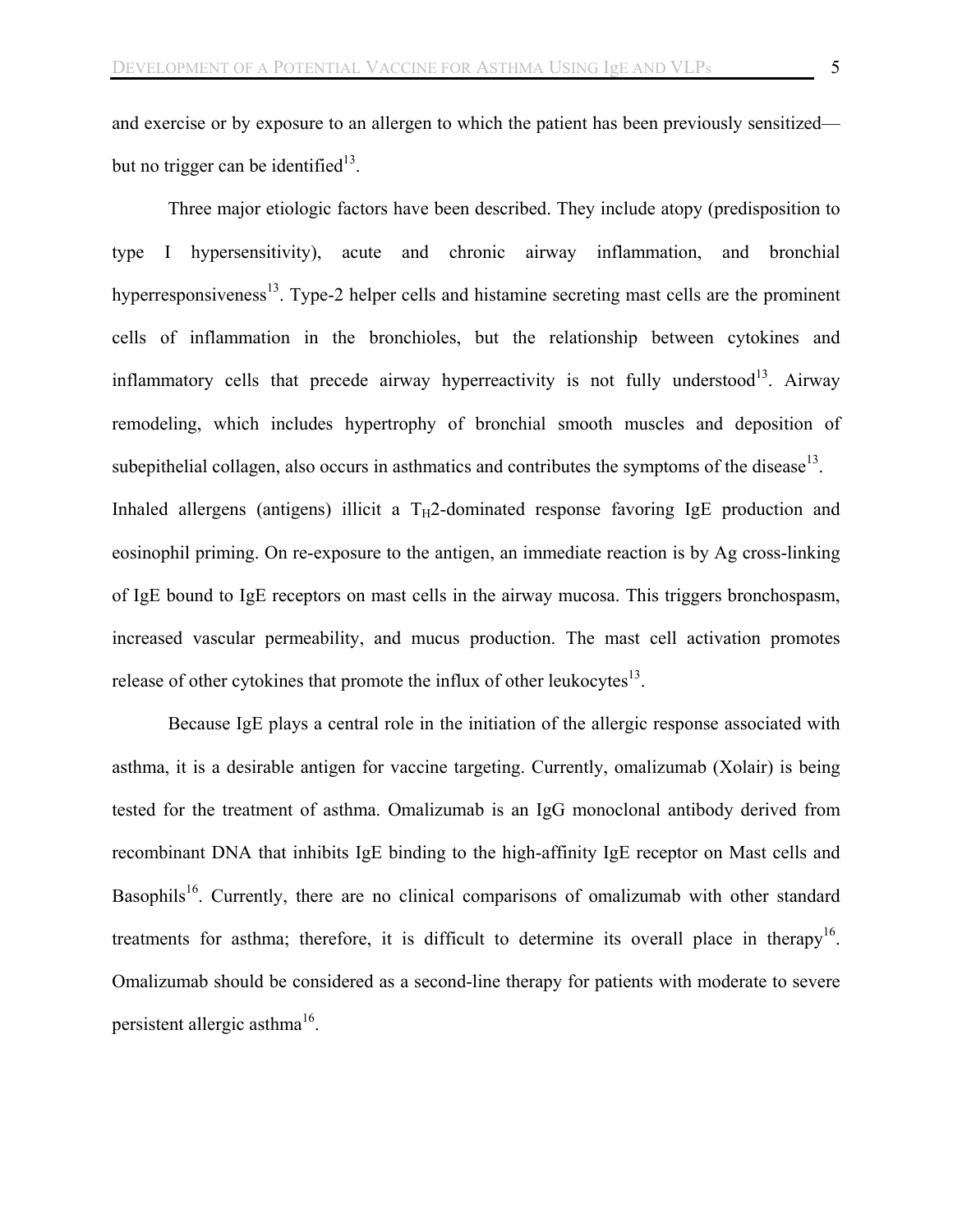Monoclonal antibodies work by a number of mechanisms such as blocking the function of target molecules, inducing the death of cells that express the target, or by modulating signaling pathways<sup>17</sup>. These actions have been exploited in a range of proven and experimental indications. Immune-mediated inflammatory diseases are particularly suitable candidates for this form of therapy. This is because key immune control molecules are secreted or expressed transiently on the surface of cells during the pathogenic process. Blocking these molecules with monoclonal antibodies may have specific effects on the disease<sup>17</sup>. While many monoclonal antibody therapies are effective, there are certain drawbacks including<sup>17</sup>:

- Expense
- Requirement for parenteral administration
- Adverse effects
- Host immune anti-drug responses limiting ongoing therapy
- Limitations in current concepts of molecular pathogenesis of disease.

The first monoclonal antibodies were mouse derived and anti-mouse antibodies were common although they only occasionally caused adverse effects. Nevertheless, this limited repeated exposures to the drugs. As monoclonal antibodies now resemble human antibodies this problem has been reduced, but not entirely eliminated. On re-exposure to the initial monoclonal antibody an allergic and/or anaphylactic reaction may occur<sup>17</sup>.

Monoclonal antibodies have to be administered parenterally. The costs of cannulation and injection site reactions may be considerable<sup>17</sup>. New and unexpected serious adverse effects are emerging. There is therefore a need for patients to be informed of these problems when they are considering treatment<sup>17</sup>. These problems associated with the administration of monoclonal antibodies could be decreased using a vaccine-base approach.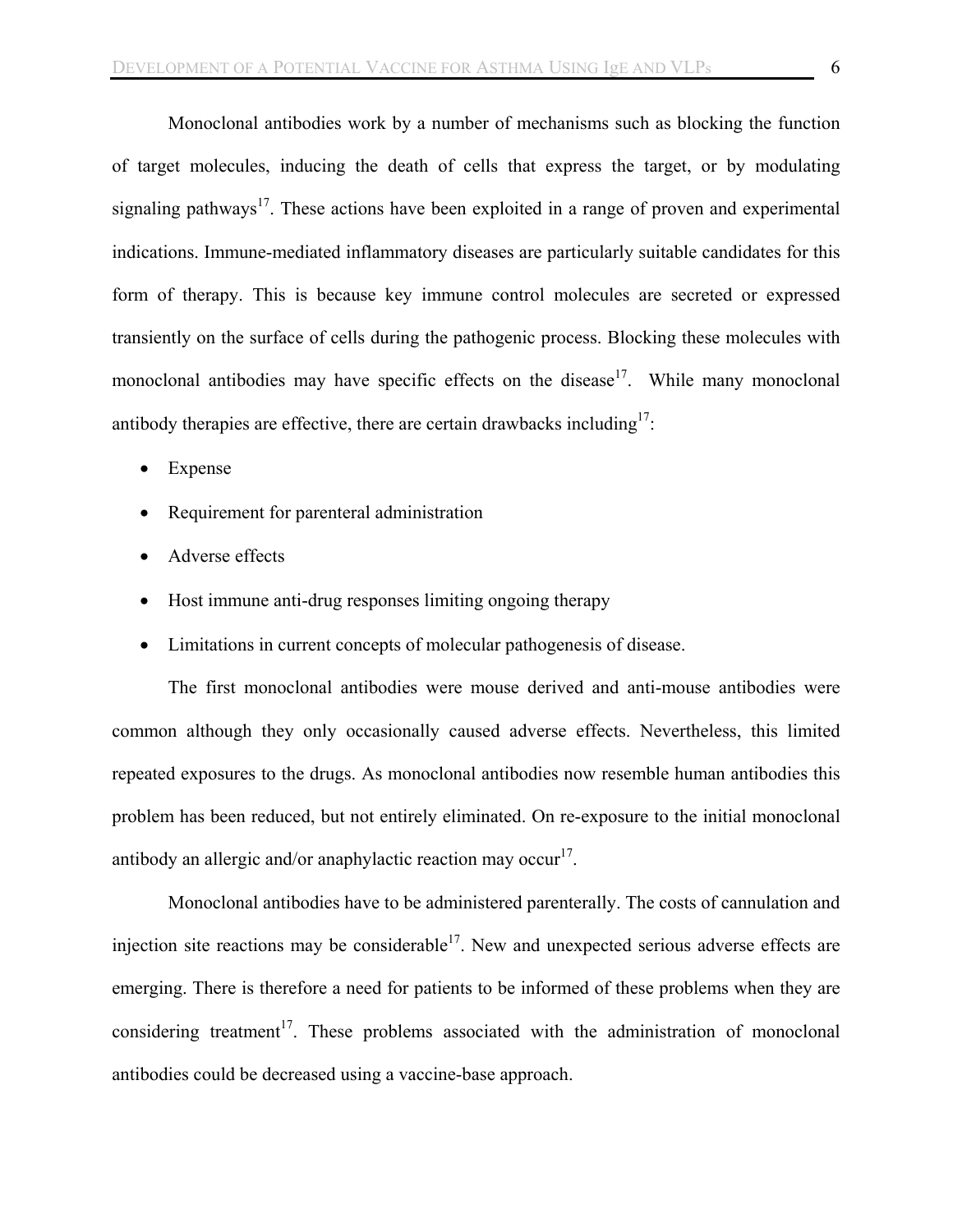A mouse monoclonal anti-human IgE antibody (BSW17) capable of recognizing receptor-bound IgE without inducing mediator release from human basophils or mast cells has been described<sup>14</sup>. Circular nona- and octapeptides from human IgE associated with induction of asthma have been isolated and are specifically recognized by  $BSW17<sup>14</sup>$ . They are called 'mimotopes' as they mimic at least part of a conformational epitope. These mimotopes do not react with any other anti-human IgE antibody and strongly inhibit the binding of human IgE to BSW17 only<sup>14</sup>. The peptide sequence of the epitope associated with the Asthma inducing IgE antibody has been illustrated.

There are several regions of IgE that are thought to be involved in receptor binding to mast cells. The domains are amino acids 343-355, 371-386, and 405-415 of the IgE peptide. The major goal of these experiments is to induce antibodies using amino acid sequences genetically fused to VLPs located within these specific receptor-binding domains that are capable of blocking IgE binding to Mast cells.

## **HYPOTHESIS**

We hypothesize that a recombinant-VLP based immunogen against specific domains of IgE involved in receptor binding can induce receptor blocking of IgE to Mast cells and provide an avenue for the development of a vaccine for asthma.

#### METHODS AND RESULTS

#### **Display of IgE peptides on MS2 VLPs by genetic fusion.**

In order for a site of peptide insertion to be useful for display, it must be accessible on the surface of the VLP and insertions should not interfere with protein folding and assembly. We have used a surface-exposed site on MS2 coat protein, the AB-loop, to present a loop derived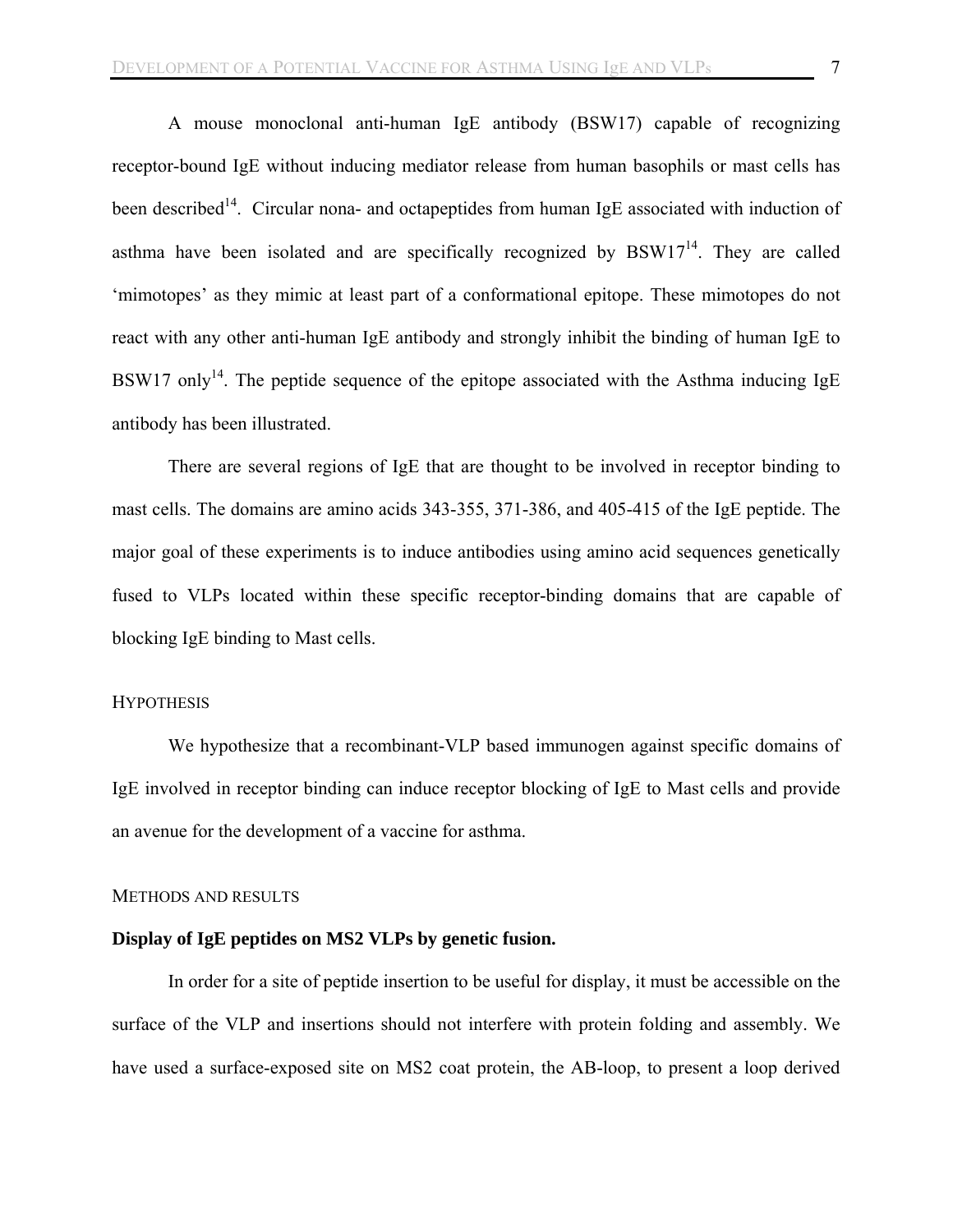IgE antigen. The AB-loop is a 3-residue ß-turn connecting coat protein's A and B ß-strands (Figure 1). Peptides inserted here are highly accessible on the surface of the virus particle; and because they are tethered at both ends, are conformationally constrained. Since many epitopes in their native environments are found in surface loops, this is a natural location for peptide display.

FIGURE 1



Figure 1. The top panel shows an intact VLP. The lower panels show two views of the coat protein dimer emphasizing to surface structures. Shown in red (at right) the positions of the AB-loops. In purple (at left) the N-termini-shown for reference purposes.

In addition, a variety of sequences can be inserted into this site without interfering with the ability of the coat protein to assemble into  $VLPs^{18}$ .

The IgE peptides described below are naturally found as part of a loop structure (reference), so presentation in the AB-loop may be an effective method for mimicking the structure of this epitope. To generate these recombinant MS2 VLPs, selected sequences derived from IgE were cloned into the MS2 coat protein using standard recombinant techniques. Resulting recombinant coat protein will be over expressed in bacteria

were purified from transformed bacteria by size exclusion chromatography.

We next determined whether each of these newly formed chimeric coat proteins made VLPs, using a gel electrophoresis assay. (Shown in Table 1). Two of the recombinant proteins did not form VLPs, the remaining four  $(C - F)$  IgE fused VLPs did.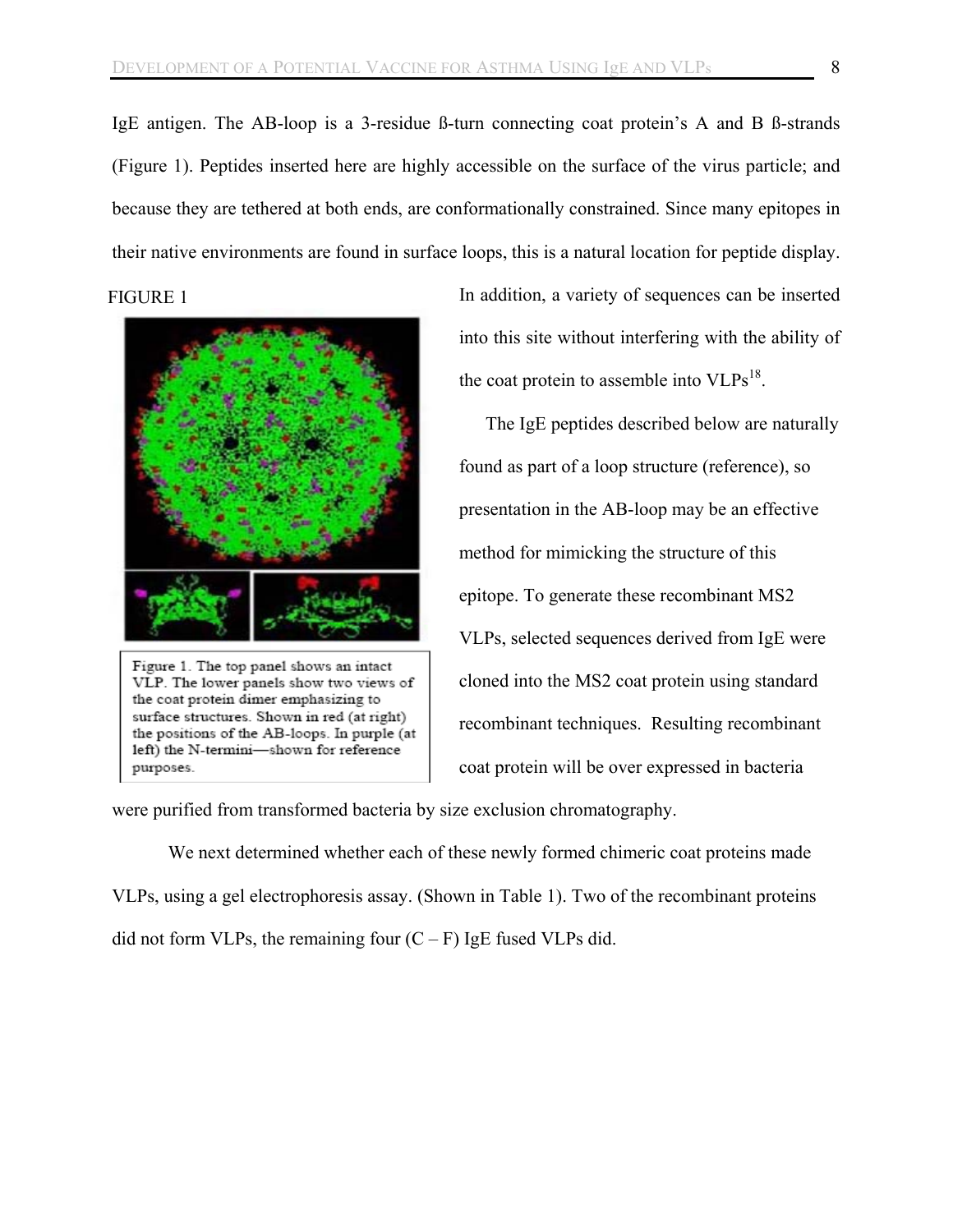| <b>Peptide Sequence</b> | Region of IgE (amino acids) | VLP assembly? |
|-------------------------|-----------------------------|---------------|
| <b>PSPFDLFIRKSPT</b>    | 343-355                     | No            |
| <b>NLTWSRASGKG</b>      | 371-380                     | <b>No</b>     |
| <b>NLTWSRASGKPVNHST</b> | 371-386                     | Yes           |
| <b>WSRASGKPVN</b>       | 374-383                     | Yes           |
| <b>SGKPVNHST</b>        | 378-386                     | Yes           |
| VGTRDWIEGET             | 405-415                     | Yes           |

## TABLE 1

#### **Immunizations.**

Because this was a preliminary study to show proof of principle efficacy of this vaccine a relatively small sample size of C57B1/6 mice in groups of three to five were inoculated with the purified the recombinant VLPs or as a control, wild type MS2 VLPs. Incomplete Freund's adjuvant (IFA) in a 1:1 volume: volume ratio was used at two week intervals. Serum samples were collected at each inoculation and 1-2 weeks after the final dose. All animal care was in accordance with University of New Mexico guidelines. Two weeks after the final boost, mice were bled and the resulting mouse sera were tested for the presence of anti-IgE antibodies by ELISA. by ELISA. Immulon II ELISA plates were coated with 200ng of IgE diluted in PBS in a total volume of 50μL for 2 hours at 37°C. After blocking wells with PBS-0.5% milk, mouse serum was serially diluted in PBS-0.5% milk and applied to wells for 2.5 hours at room temperature<sup>5</sup>. Reactivity to target antigen was determined using horseradish peroxidase (HRP)labeled goat anti-mouse IgG at a 1:2000 dilution in blocking buffer. After 1 h, wells were washed and then developed using the substrate ABTS. Upon development, wells were read (OD 405nm) using a microplate reader. OD405 values that were greater than twice background were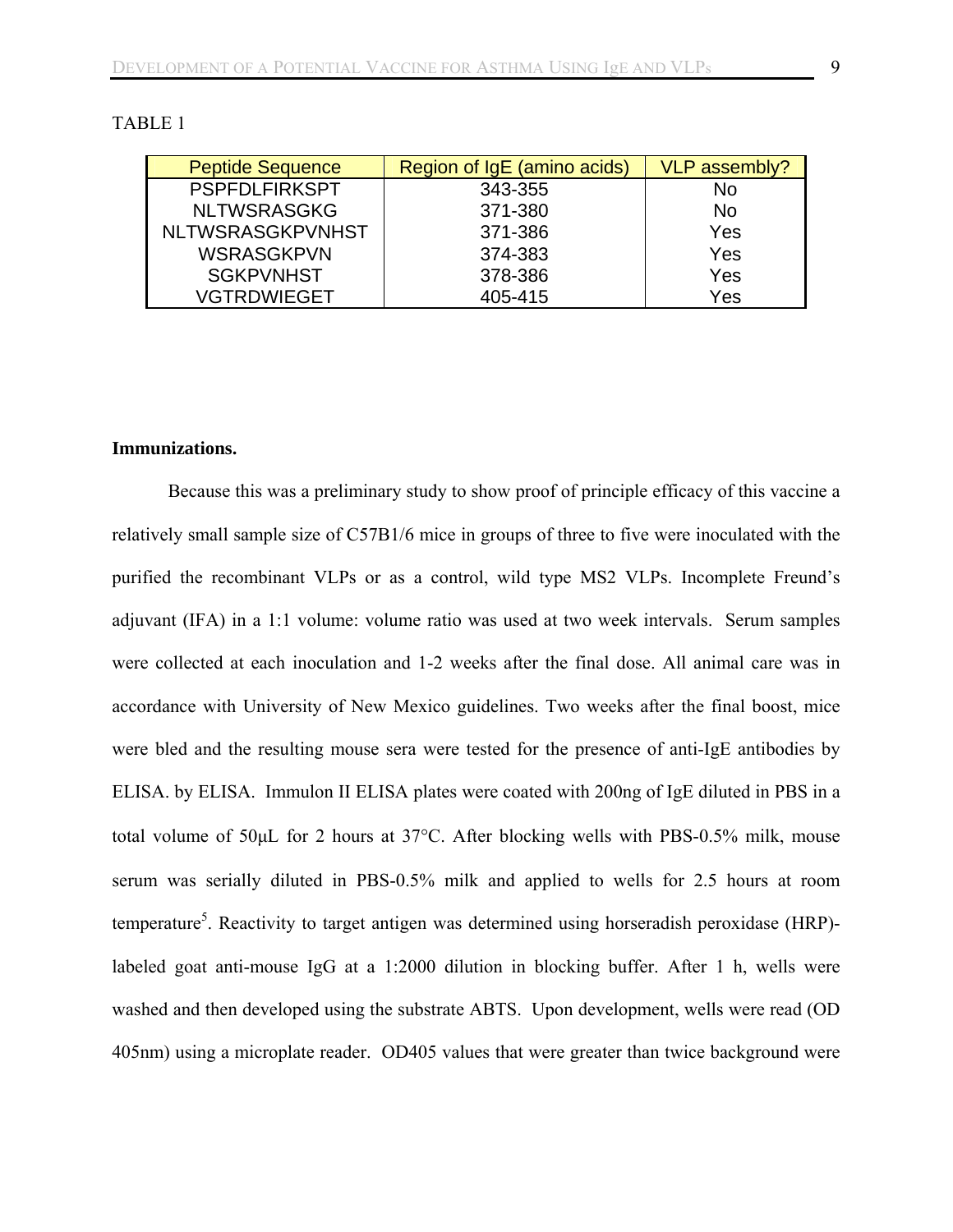considered positive. The end-point dilution titer was calculated as the largest dilution that result in a positive value.

As shown in Figure 2, all four recombinant VLPs induced high titer anti-IgE antibodies.



Anti-IgE antibody responses in mice immunized with recombinant MS2 VLPs, or, as a negative control, wild-type MS2 VLPs.

## ANTIBODIES DO NOT BLOCK RECEPTOR BINDING

This is a **pre-clinical proof of principle** study in a mouse model for immunization of IgE specific antibody in asthma using antibody level measurements and determining statistical significance using antibody titers in comparison with wild-type phage immunization. Antibody specificity can be determined using ELISA. Because the goal of these experiments was to induce antibodies that block IgE function, we next tested whether anti-IgE sera could block IgE binding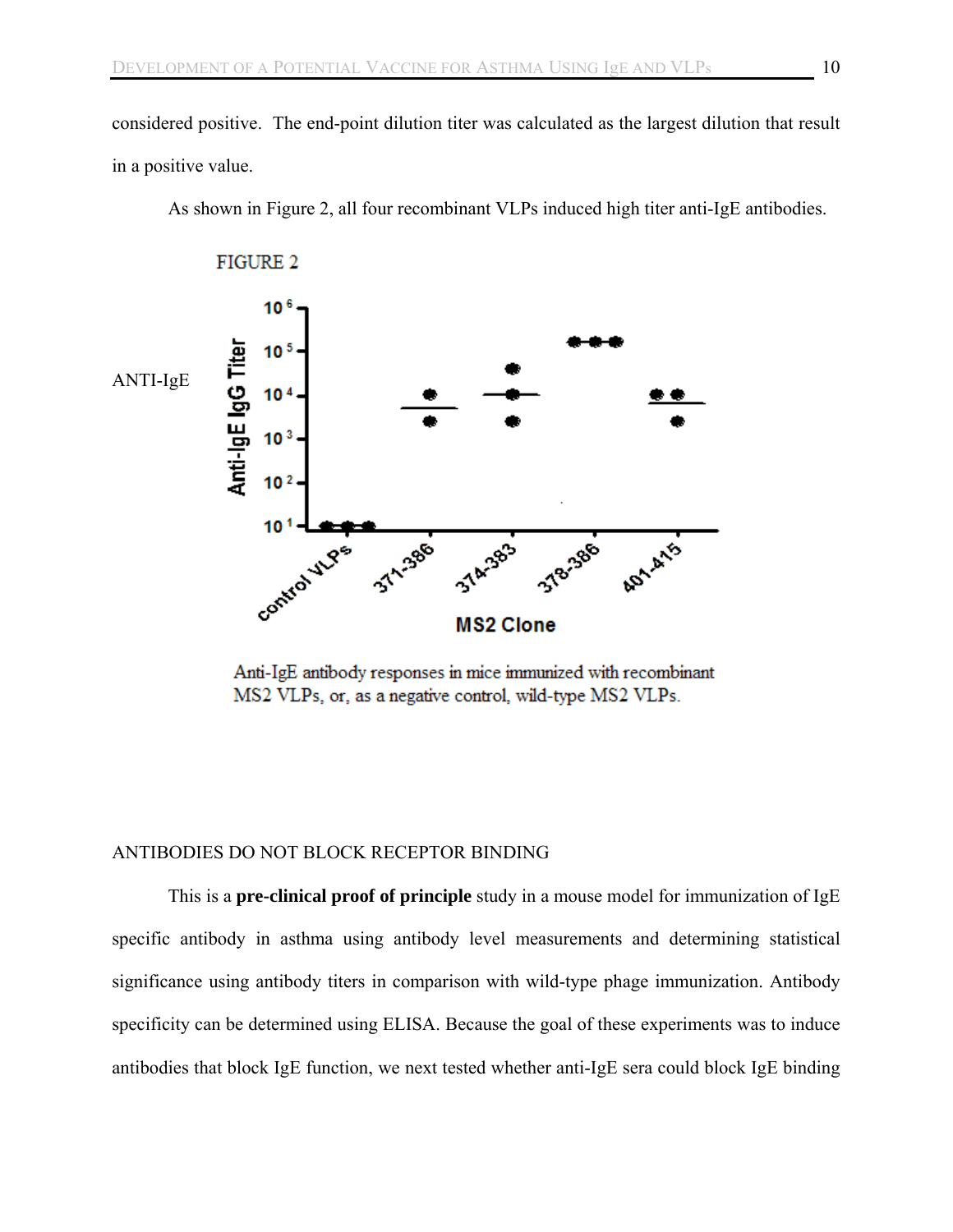to the IgE receptor. We tested this by flow cytometry, using RBL-48 cells, which are stably transfected with the human IgE high affinity receptor. We incubated fluorescently-labeled IgE (IgE-FITC) with mouse sera and then applied the mixture to RBL-48 cells for 2 hours at 37 degrees. After washing, cells were analyzed by flow cytometry, to measure the degree of IgE binding.



Unfortunately, none of the sera blocked binding of IgE to the receptor. This was determined through flow cytometry analysis of transfected RBL-48 cells. Figure 3, left, depicts a control analysis of the IgE-FITC cells against no antibody. The left or back shift of the peak assumes that there is no antibody blocking the IgE-FITC receptors, which is assay expected considering there are no antibodies in the

Figure 4, left, shows the IgE-FITC cells incubated with 10  $\mu$ L (red) or 25  $\mu$ L (blue) of sera from a mouse (#524) immunized with VLPs displaying IgE(371-386). Although sera did interfere with IgE binding to the cells (the curve is backshifted), this backshift is similar to that observed when IgE was incubated with sera from a negative

control mouse that was immunized with wild-type MS2 VLPs (Fig. 8). Similar results were observed when using sera from mice immunized with VLPs displaying the other IgE sequences.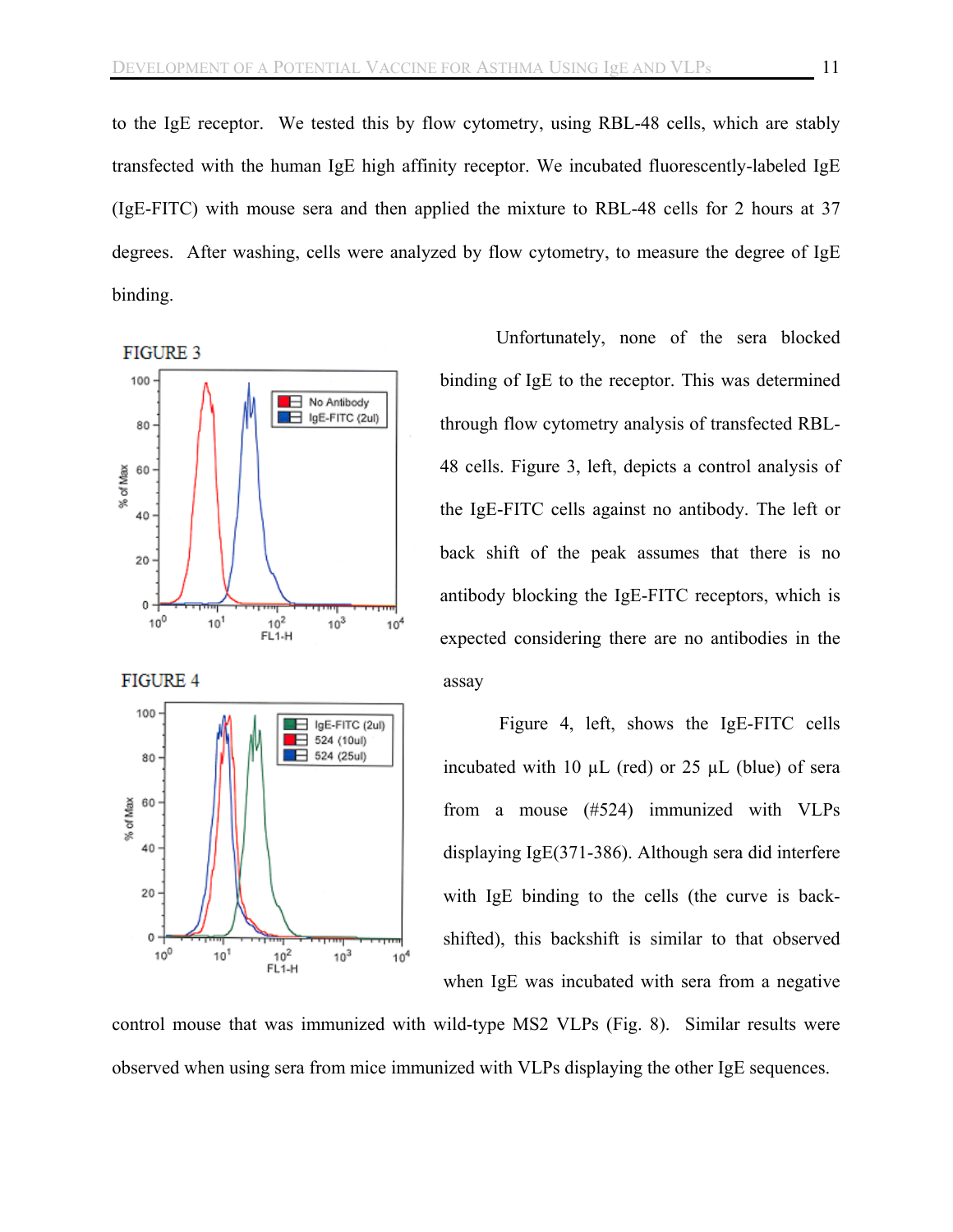

[Fig. 5; IgE(374-383) Fig. 6 IgE(378-386), Fig. 7 IgE(401-415)]. Thus, all of the sera, including negative control sera had the same ability to block IgE binding, suggesting that the inhibition of IgE binding was not specific.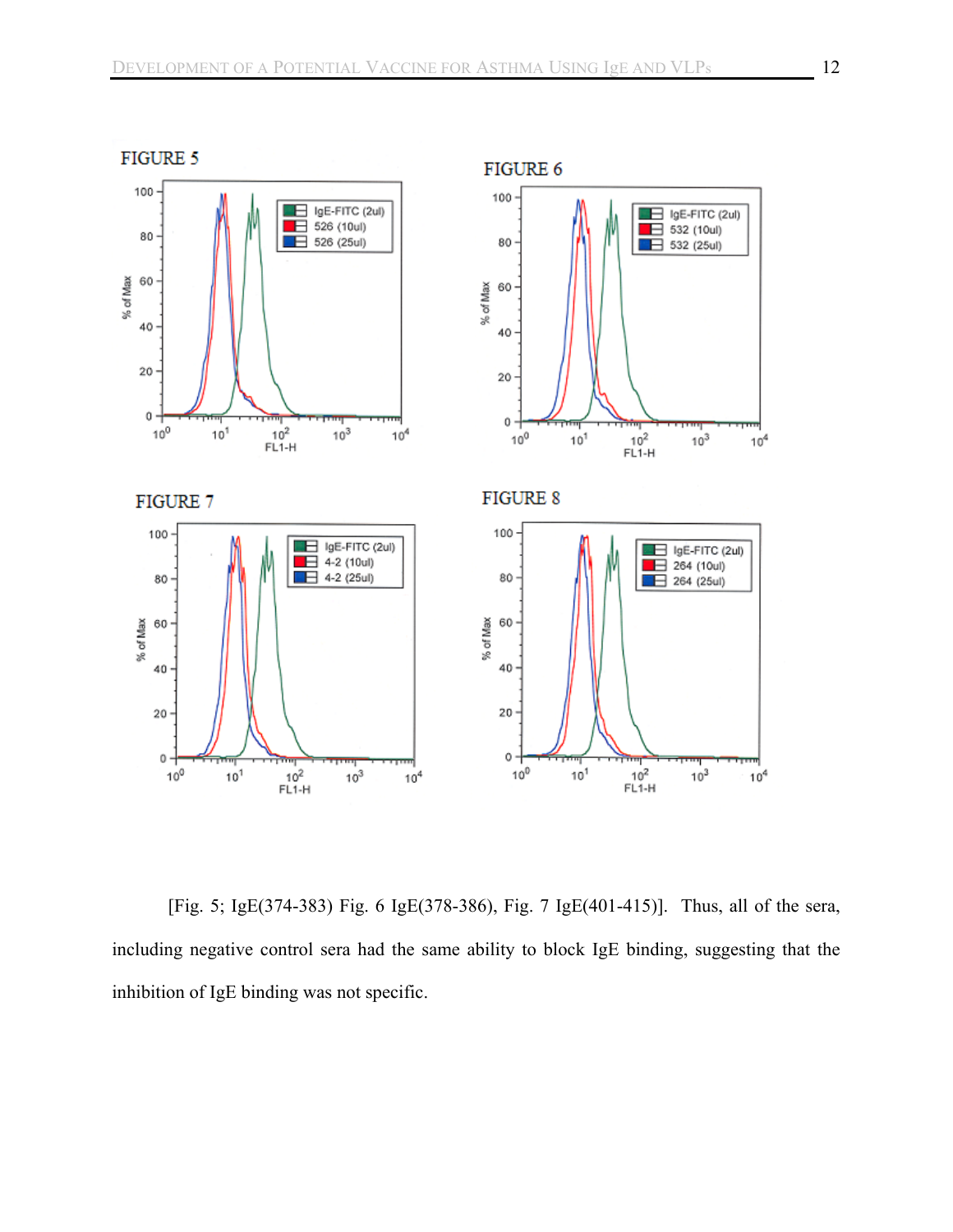#### DISCUSSION

Despite the inability of the IgE antibodies to block the IgE receptor, there were some positive aspects to this research. For example, Table 1 illustrated the fact that producing recombinant VLPs that display known IgE epitopes is a possibility. Several regions of the IgE peptide are thought to be involved in receptor binding. Four of the six regions of the known amino acid sequences of these regions were successfully cloned into recombinant VLPs that correctly assembled. These VLPs were subsequently inoculated into mice and ultimately produced an anti-IgE IgG antibody response (Figure 2).

Although the recombinant VLPs produced an anti-IgE response, the antibodies were not specifically targeted to block binding to the IgE receptor. In some respects these data were not unexpected. Omalizumab (Xolair) binds to a complex conformational IgE epitope. IgE has a complex secondary structure so it is likely that targeting linear epitopes will not be sufficient for neutralizing IgE.

 The Chackerian and Peabody lab has developed a phage display system that might be more appropriate to identify vaccines targeting IgE and should allow for the identification of mimics of more complex epitopes. This phage display system involves use of an a library of VLPs that display random peptides on the surface of the  $VLP<sup>18</sup>$ .

Another important component of the phage display system is the genotype-phenotype linkage where the MS2 VLPs will encapsidate its own RNA that codes for the selected peptide into the VLP. By encoding a diverse display of random peptides (epitopes), one can affinityselect ligands of specific antibodies from libraries of random-sequence peptide or antigen fragments<sup>18</sup>. Reverse transcription and amplification by PCR of RNAs extracted from affinity selected VLPs will allow the recovery of the selected sequences, which can then be subjected to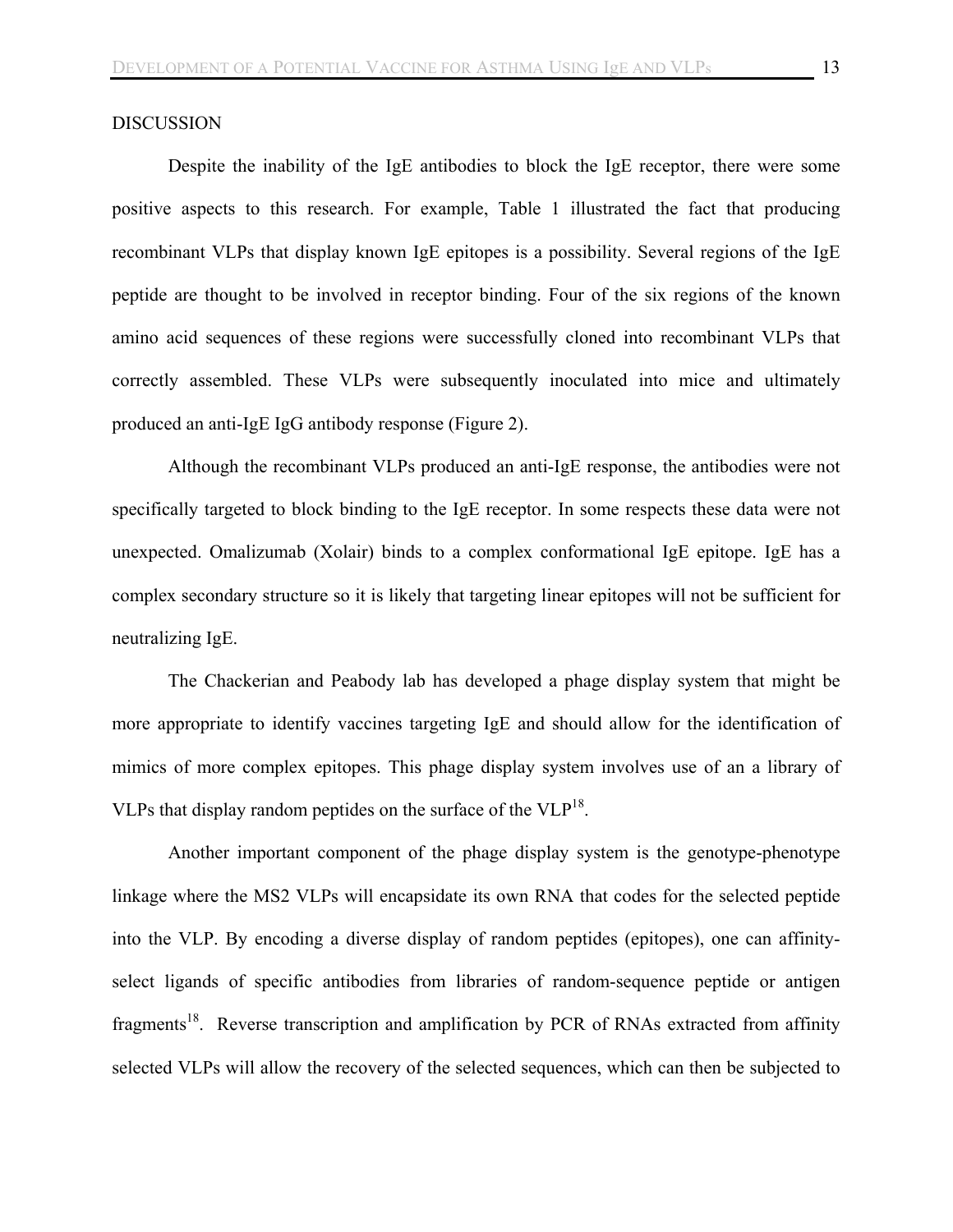additional cycles of synthesis, assembly and selection<sup>18</sup>. These MS2 VLPs should provide the means both to identify epitopes and to present them directly to the immune system at high density on a single structural platform<sup>18</sup>.

Given the initial success of this phage display system, the next steps in our project would be to screen it using a monoclonal antibody against IgE. Omalizumab (Xolair) is a humanized monoclonal antibody that targets IgE and has been used to treat allergic asthma patients. Multiple clinical trials have shown that Xolair is safe and effective in treating these patients. Unfortunately, a disadvantage of Xolair is that it needs to be administered intravenously, and frequent (every 2 weeks) infusions are required. This makes Xolair extremely expensive and impacts the quality of life of the patient. This may be why Xolair is used almost exclusively as a treatment for allergic asthma, which is a chronic condition. Xolair is not given to those who suffer from the more moderate and temporary symptoms of seasonal allergies.

Targeting IgE has several advantages. First, vaccines elicit long-lasting responses, alleviating the need for costly and frequent injections. One can envision a yearly vaccine boost, given prior to the start of the allergy season. Also, monoclonal antibodies can sometimes induce immune responses that limit the effectiveness of the drug. While this can be mitigated somewhat but not completely upon humanization of the antibody, it is still an issue in a certain percentage of patients. An inactivating anti-antibody response would not be an issue with an IgE vaccine. We believe that these advantages--cost, frequency of administration, and effectiveness—would give an IgE vaccine a significant role in asthma treatment

.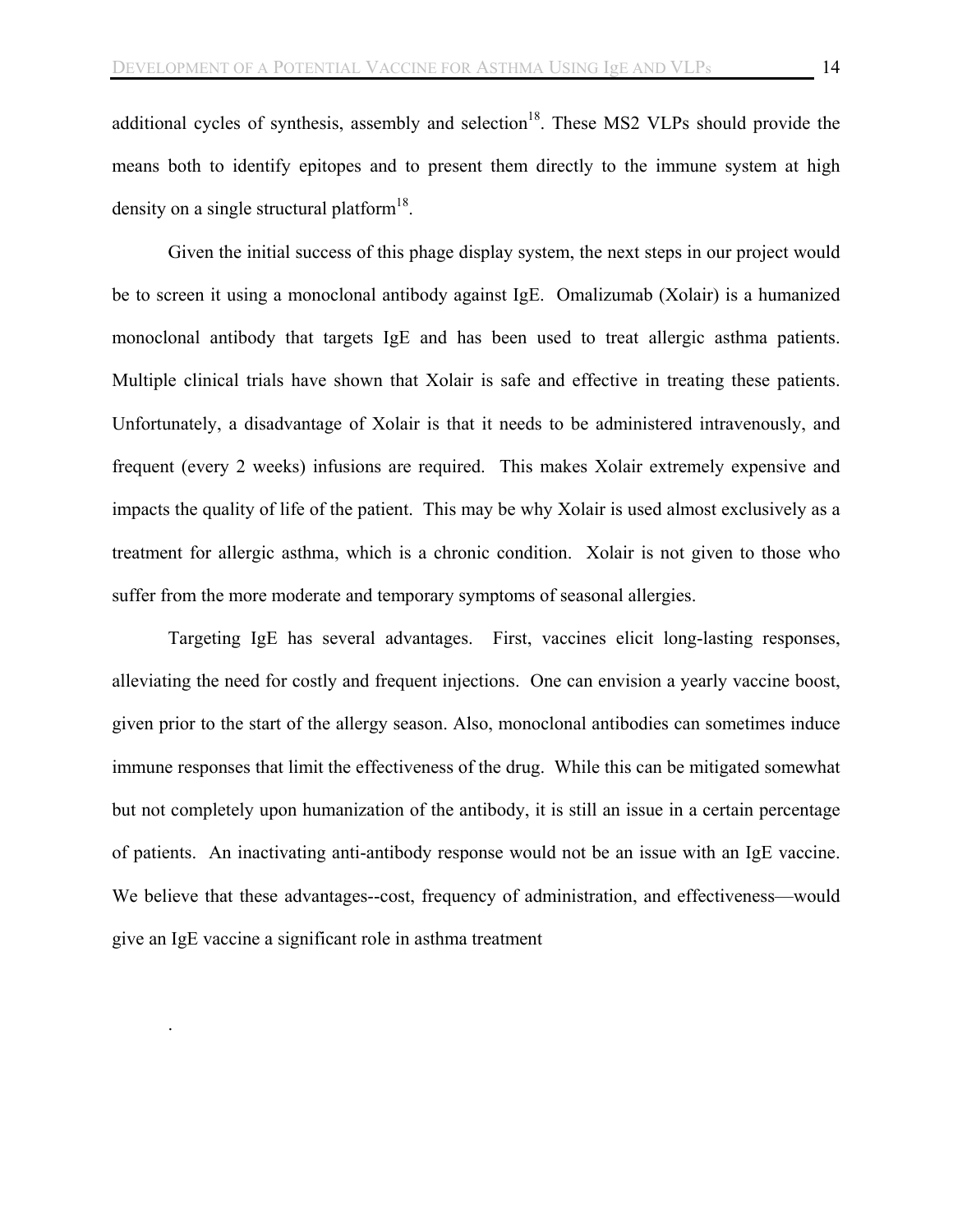#### **REFERENCES**

- 1. Churchill Livingstone, W.B. Saunders Company, *Mandell, Bennett, & Dolin: Principles and Practice of Infectious Diseases, 6th ed.,* 2005.
- 2. Centers for Disease Control and Prevention: National Vaccine Program Office: Vaccine Development: http://www.hhs.gov/nvpo/factsheets/fs\_tableII\_doc1.htm.
- 3. Janeway C.A., Travers P., Walport M., Shlomchik J., *Immunobiology: the Immune System in Health and Disease.*  $6^{th}$  *edition.* 2005. Garland Science Publishing, Taylor & Francis Group.
- 4. Middleman, A. B. Immunization Update: Pertussis, Meningoccocus, and Human Papillomavirus. Adolesc Med Clin; October, 2006, **17**(3): 547-563.
- 5. Chackerian, B., Rangel, M. Hunter, Z. & Peabody, D.S. Virus and virus-like particle based immunogens for Alzheimer's Disease induce antibody responses against amyloidbeta without concomitant T-cell responses. *Vaccine* 2002, **24**(37-39), 6321-6331.
- 6. C. D. Anobom, S. C. Albuquerque, F. P. Albernaz, A. C. Oliveira, J. L. Silva, D. S. Peabody<sup>\*</sup>, A. P. Valente and F. C. L. Almeida. Structural Studies of MS2 Bacteriophage Virus Particle Disassembly by Nuclear Magnetic Resonance Relaxation Measurements. *Biophysical Journal*, 2003. **84**:3894-3903.
- 7. Peabody, D.S. Translational repression by bacteriophage MS2 coat protein expressed from a plasmid. A system for genetic analysis of a protein-RNA interaction. *J Biol Chem* 1990, **265**(10) 5684-5689.
- 8. Peabody, D.S. & Al-Bitar, L. Isolation of viral coat protein mutants with altered assembly and aggregation properties. *Nucleic Acids Res* 2001, **29**(22), E113.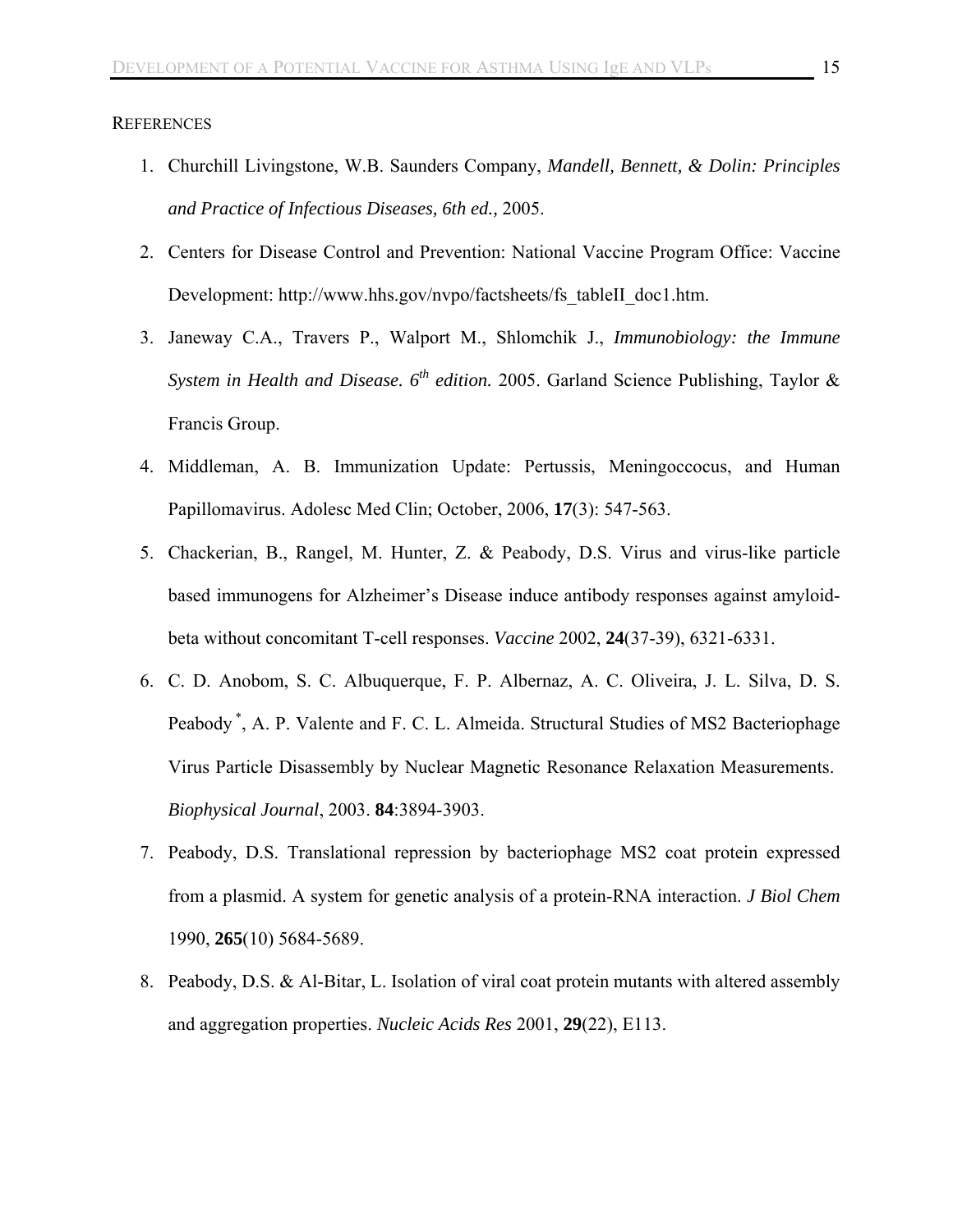- 9. Peabody D.S. The RNA binding site of bacteriophage MS2 coat protein. *Embo J* 1993, **12**(2), 595-600.
- 10. Chackerian, B., Briglio L., Albert, P.S., Lowy, D.R., Schille, J.T. Induction of Autoantibodies to CCR5 in Macaques and Subsequent Effects upon Challenge with an R5-Tropic Simian/Human Immunodeficiency Virus. *Journal of Virology*, Apr. 2004, 4037-4047 Vol. **78**, No. 8.
- 11. Chackerian, B., Lowy, D.R. & Schiller, J.T. Induction of Autoantibodies to Mouse CCR5 with Recombinant Papillomavirus particles. *Proc. Natl. Acad. Sci. USA* 1999, **96**, 2373- 2378.
- 12. Bachmann, M. F., Rohrer, U. H., Kundig, T. M., Burki, K., Hengartner, H. & Zinkernagel, R. M. (1993) *Science* **262**, 1448-1451.
- 13. Kumar, V., Abbas, A.K., Fausto, N., *Robbins and Cotran Pathologic Basis of Disease*. 7<sup>th</sup> ed., 723-726. 2005. Elsevier.
- 14. Rudolf, M.P., Vogel, M., Kricek, F., Ruf, C., Zuercher, A.W., Reuschel, R., Auer, M., Miescher, S. and Stadler, B.M. Epitope-specific antibody response to IgE by mimotope immunization. *J. Immunol*. 1998. **160**: 3315-3321.
- 15. Zuercher, A., Miescher, S., Vogel, M., Rudolf, M.P., Stadler, M.B, and Stadler, B.M. Oral anti-IgE immunization with epitope-displaying phage. *Eur. J. Immunol*. 2000. **30**: 128-135.
- 16. Ruffin, C.G., Bush, B.E., Omalizumab: A recombinant humanized anti-IgE antibody for allergic asthma. *Am J Health-Syst Pharm*. 2004. **61**: 1449-1459.
- 17. Swaminathan S., Riminton, S., Monoclonal antibody therapy for non-malignant disease. *Aust Prescr* 2006; **29**:130-3.